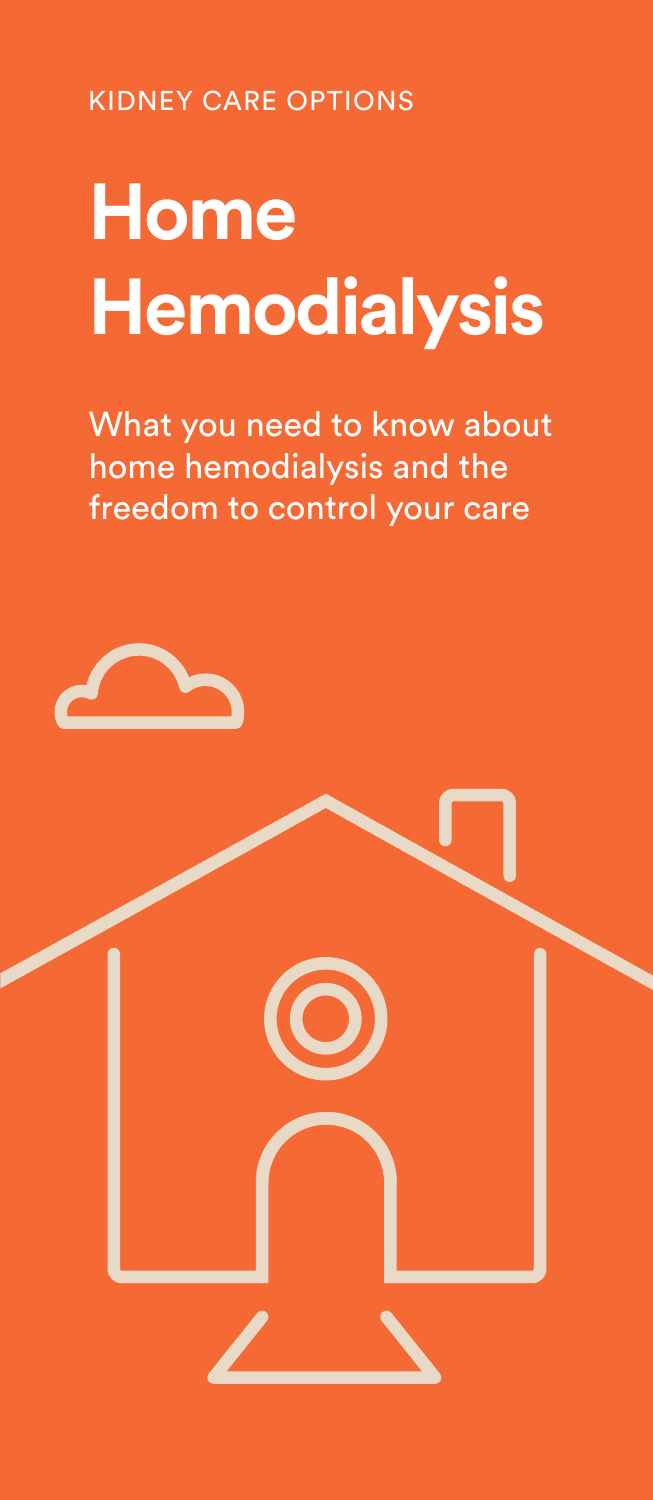# **Basics**

## **What is home hemodialysis?**

Hemodialysis cleans your blood using a machine to remove waste products the kidneys can no longer filter. During therapy, blood gradually flows out of the body into the dialysis system and the cleaned blood is returned.

You and a care partner will learn the dialysis process, how to work with your therapy system, and set up access to your body.

Bringing dialysis home lets you control your treatments and your schedule. You are in charge. Assisted by a care partner, you'll run the treatment session in the comfort of your home.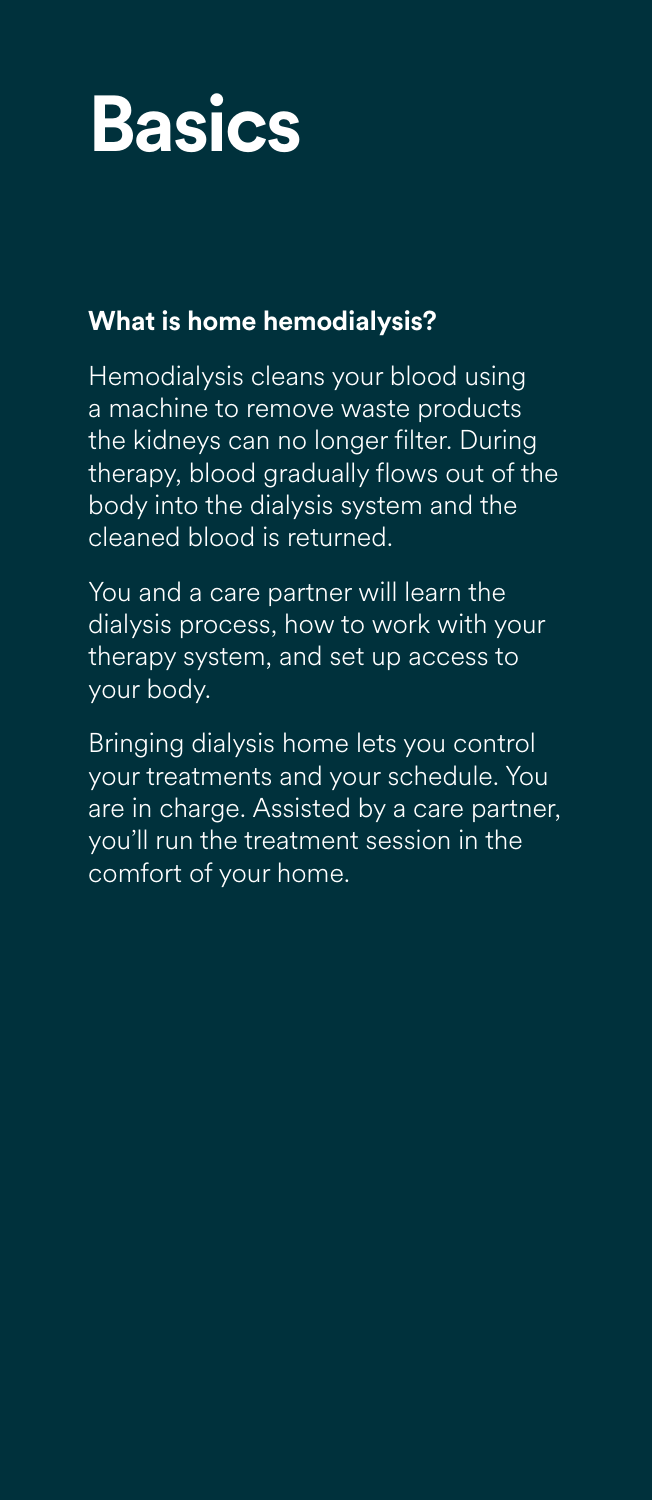#### **What does home hemodialysis involve?**

When selecting a home dialysis system, consider the space you need for the device and supplies, where you will set it up, and who you'd like to involve. Advanced systems are compact and only need access to a water supply and a dedicated grounded electrical outlet, while classic systems are larger and have dialysis solution pre-mixed, requiring more storage room.

With your care team, you'll determine the best method for access to your body to exchange blood with the therapy system.

Depending on the system you choose and the type of access for cannulation, most people learn to deliver home therapy in two to four weeks.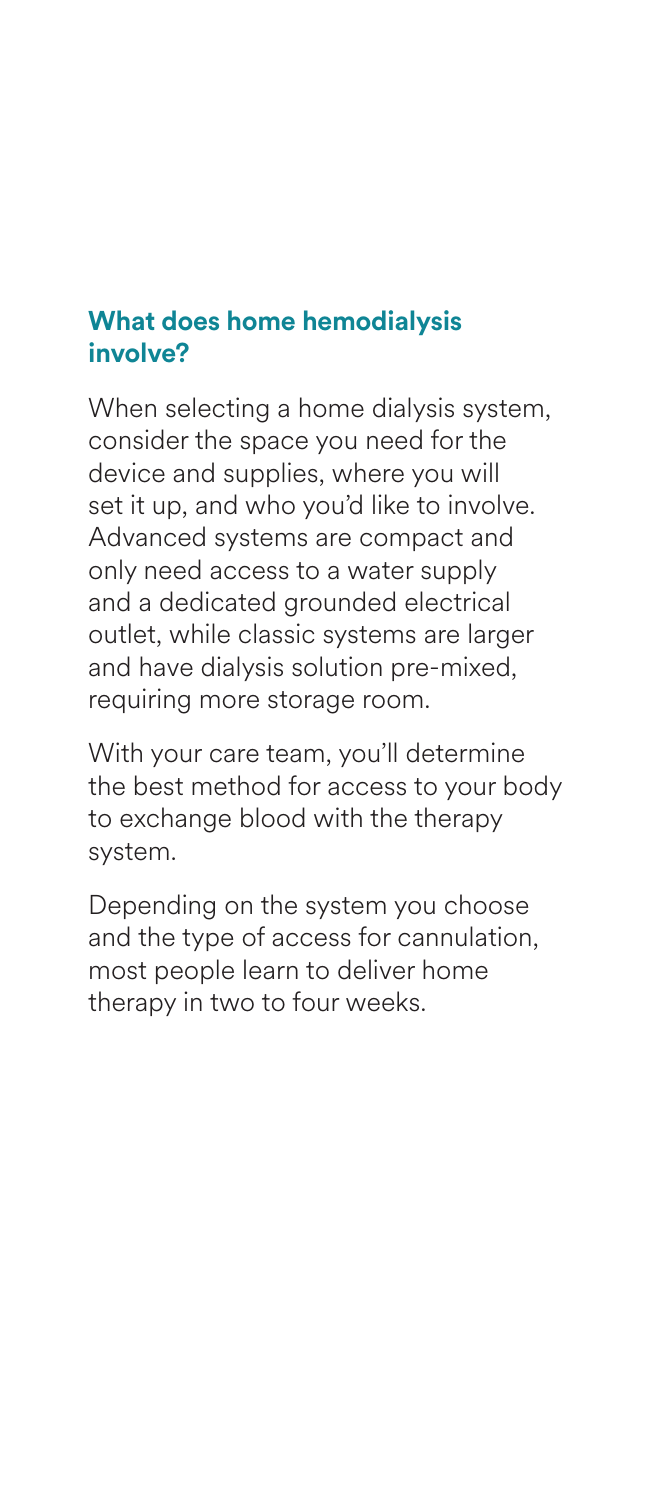#### **How can home hemodialysis improve your quality of life?**

Administering your treatments at home gives you the freedom to choose how long or frequently you receive dialysis in consultation with your medical team.

It improves your quality of life by letting you set your daily schedule so you can fit in the activities you enjoy. Other benefits include:

- **✓** Better control of your blood pressure
- **✓** Shorter recovery time between treatments
- **✓** Fewer dietary restrictions
- **✓** Preservation of remaining kidney function
- **✓** Longer life expectancy compared to in-center hemodialysis<sup>1</sup>

1 Weinhandl, E. D., Liu, J., Gilbertson, D. T., Arneson, T. J., & Collins, A. J. (2012). Survival in daily home hemodialysis and matched thrice-weekly in-center hemodialysis patients. Journal of the American Society of Nephrology : JASN, 23(5), 895–904. https://doi. org/10.1681/ASN.2011080761

2 Parker, K., Nikam, M., Jayanti, A., & Mitra, S. (2014). Medication burden in CKD-5D: impact of dialysis modality and setting. Clinical kidney journal, 7(6), 557–561. https://doi.org/10.1093/ckj/sfu091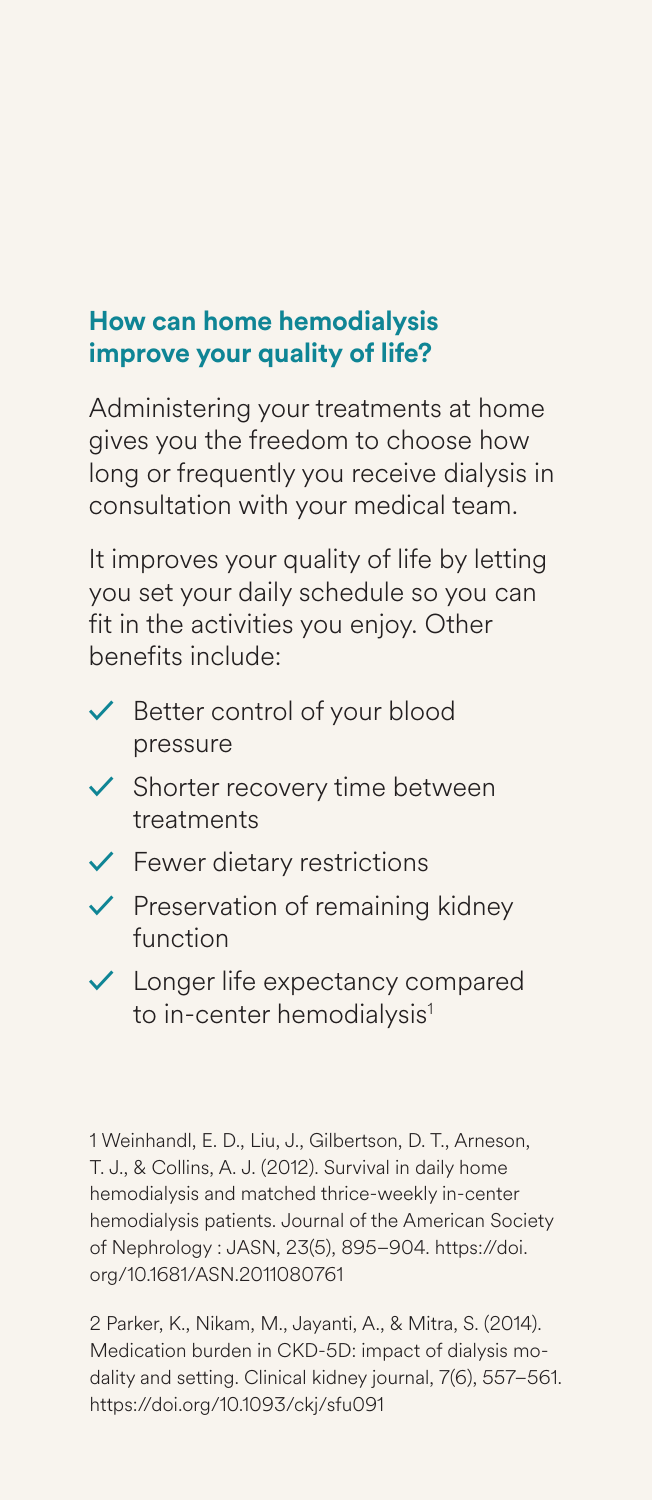# **Questions?**

### **What you should ask your doctor about home hemodialysis**

The answers to these questions will help you make your decision. Don't be afraid to ask them.

|   | What do I need to learn to<br>perform dialysis at home?           |
|---|-------------------------------------------------------------------|
| □ | Is my home suitable for dialysis?                                 |
|   | What are my choices for home<br>hemodialysis therapy systems?     |
|   | Will I be able to contact my<br>health care team during dialysis? |
|   | Do I need to have someone help<br>perform home hemodialysis?      |
|   | How many times a week will<br>I need treatment?                   |
|   | What are the risks in performing<br>dialysis at home?             |